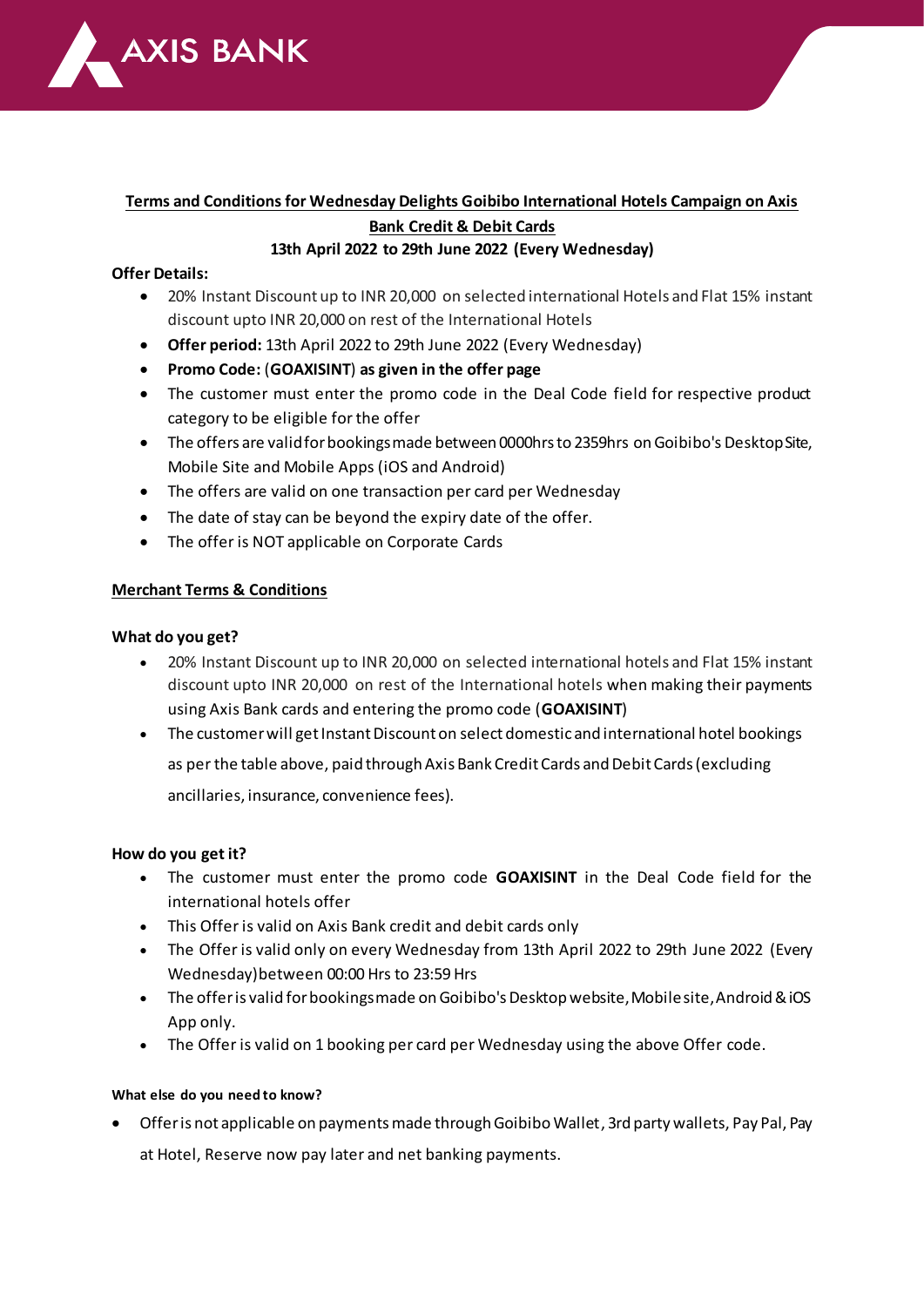

- Offer is valid on select hotels/ properties only.
- Customer cannot use gocash & goCash+ balance with hotels offer.
- Offer is only applicable on select Axis Bank card BINs.

#### **Conditions in case of cancellation**

- In case of partial/full cancellation the offer stands void and customer will not be eligible for discount.
- If there is any rescheduling or cancellation, customer has to bear the fare difference (regardless of whether the component is in the base fare or in tax + surcharge) and other rescheduling/cancellation fees.

#### **Other terms and conditions**

- This offer is NOT applicable on and Corporate cards.
- This offer cannot be clubbed with any other offer of Goibibo.
- Discount offer is only valid on the eligible BINs shared by Axis Bank. If the BIN series of the card does not match with the one provided by Axis Bank to Goibibo, then the cardholder shall approach Axis Bank and Axis Bank shall be entitled to withhold or deny the offer to the customer.
- In case of no show, no refund would be applicable.
- The discount will be eligible only after the promotion code has been successfully entered before making the payment.
- Goibibo reserves the right, at any time, without prior notice and liability and without assigning any reason whatsoever, to add/alter/modify/change or vary all of these terms and conditions or to replace, wholly or in part, this offer by another offer, whether similar to this Offer or not, or to extend or withdraw it altogether.
- For any card related claims, the customer shall approach the Bank and Goibibo shall not entertain any such claims.
- Goibibo is the sole authority for interpretation of these terms.
- Goibibo shall not be liable for any loss or damage arising due to force majeure event.
- In the event of any misuse or abuse of the offer by the customer or travel agent, Goibibo reserves the right to deny the offer or cancel the booking.
- In no event the entire liability of Goibibo under this offer shall exceed the amount of promotional discount under this offer.
- Goibibo shall not be liable to for any indirect, punitive, special, incidental or consequential damages arising out of or in connection with the offer.
- Disputes, if any, arising out of or in connection with this offer shall be subject to the exclusive jurisdiction of the competent courts in Delhi.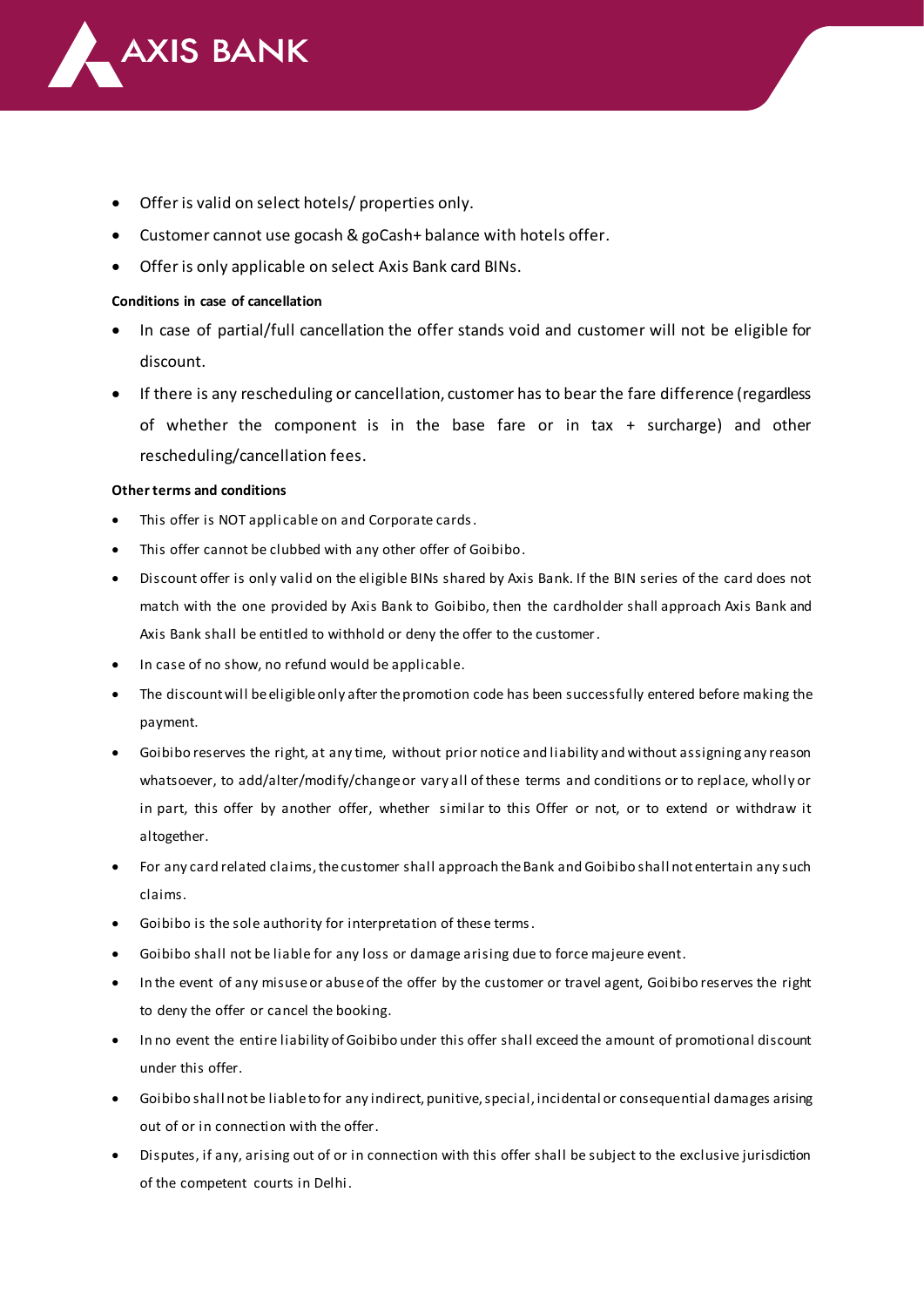

- User Agreement and Privacy Policy at Goibibo website shall apply.
- Customer's, who are Travel Agents by occupation, are barred from making bookings for their customer's and Goibibo reserves the right to deny the offer against such bookings or to cancel such bookings. For such cases, Goibibo shall not refund the booking amount.
- The Customers agree to be bound by the terms & conditions contained herein. Without a Customer being required to do any further act, he/she shall be deemed to have read, understood and unconditionally accepted the terms & conditio[ns herei](https://www.goibibo.com/info/terms-and-conditions/)n.

### **Detailed Terms and Conditions**

- Offer is valid on bookings made for select hotels using Axis Bank Credit and Debit cards issued in India only. Offer eligibility can be identified on entering the deal code.
- In the event of the same Axis Bank Card being used to make a subsequent booking on the same Wednesday, it will not be eligible for this offer
- Discount will be calculated only on the amount paid using the Axis Bank Credit/Debit Card
- Products and services are subject to availability.
- For any card related claims/ issues, the customer shall approach Axis Bank and Goibibo shall not entertain any such claims.
- The Customer cannot club any other offers along with this offer on the same booking ID. The Offer cannot be transferred/ assigned to any other person or Customer.
- In the event of rescheduling, the Customer shall bear the fare/price difference (regardless of whether the component is in the base fare or in tax  $+$  surcharge) and other applicable rescheduling fees.
- Customers, who are Travel Agents by occupation, are barred from making bookings for their customers and Goibibo reserves the right to deny the Offer against such bookings and to cancel such bookings. For such cases, Goibibo will not refund the booking amount.
- Goibibo will be entitled to reject any claim in case there is any abuse/misuse of the Offer by the Customer or the claim is not eligible under the offer.
- Axis Bank and Goibibo reserve the right, at any time, without prior notice and without assigning any reason whatsoever, to add/alter/modify/change or vary all of these terms and conditions or to replace, wholly or in part, this offer by another offer, whether similar to this Offer or not, or to extend or withdraw it altogether.
- In no event, the entire liability of Axis Bank and Goibibo to a Customer, entitled under the said Offer, for any dispute arising in connection with this Offer, shall exceed the discount amount.
- The T&Cs of this Offer shall be governed by the laws of India. Disputes, if any, arising out of or in connection with this offer shall be subject to the exclusive jurisdiction of the competent courts in Mumbai.
- Any disputes regarding delivery, service, suitability, merchantability, availability or quality of the Offer and/or products/services under the Offer must be addressed in writing, by the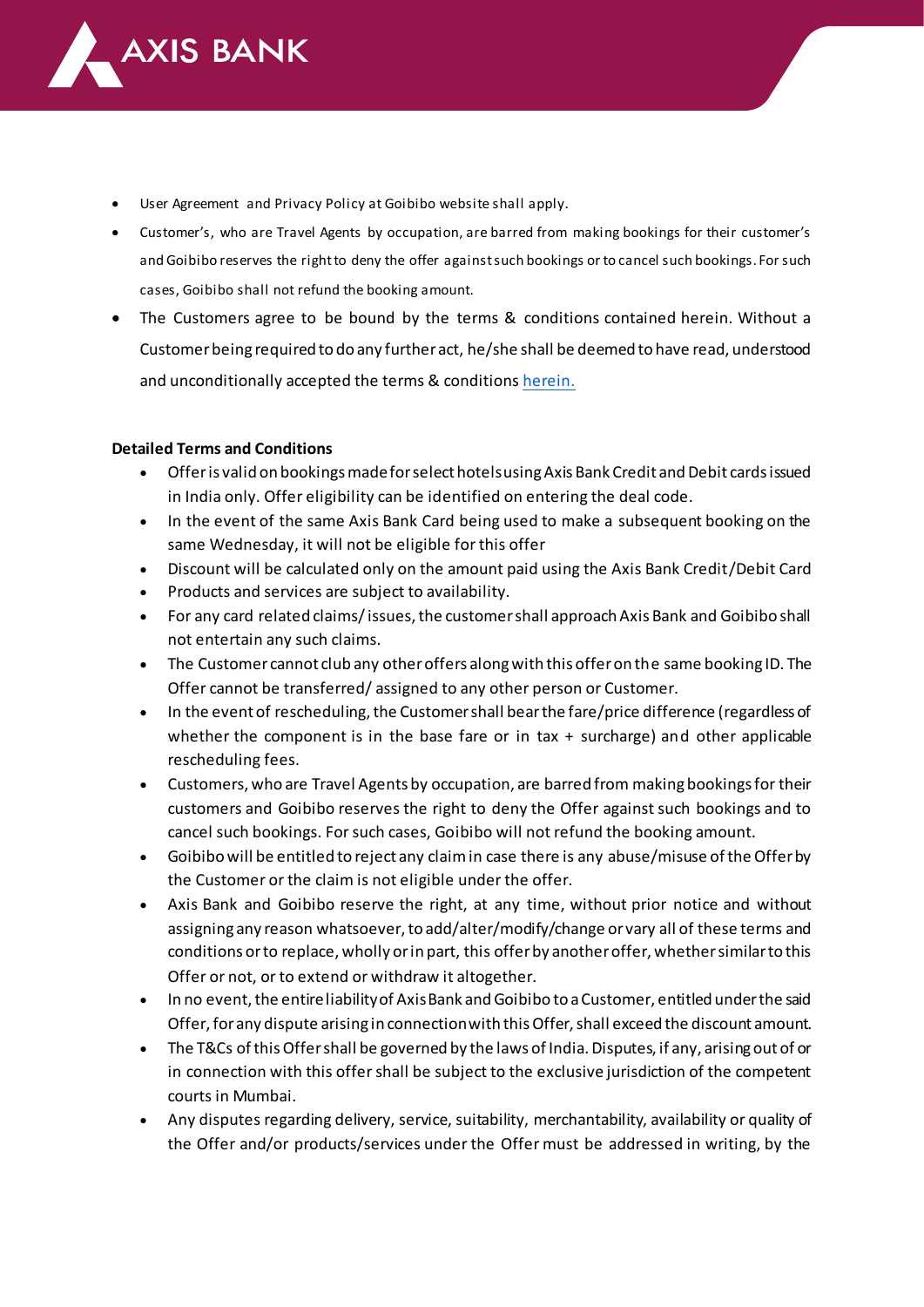

Customers directly to Goibibo and that Axis Bank shall not entertain any communication in this regard.

- Axis Bank shall in no way be liable if any Customer is unable to login to Goibibo due to incompatibility of device, internet usage plans, or any other reason whatsoever.
- Axis Bank shall be responsible only for issues pertaining to payment related issues using valid Axis Bank Cards. Axis Bank only offers discount on purchase of products and services of Goibibo by using Axis Bank Retail Credit & Debit Card and Axis Bank holds out no warranty or makes no representation about the quality, delivery or otherwise of the goods and services offered/sold by Goibibo. Any dispute or claim regarding the goods and/or services must be resolved by the Cardholder with Goibibo directly without any reference to Axis Bank. Discount offered by the Bank is solely for promoting usage of Axis Bank Debit and Retail Credit card.
- The Offer is valid only if the Customer's card account continues to be in good standing and payment continues to reach Axis Bank before the payment due date.
- Axis Bank, its group entities, or affiliates, their respective directors, officers, employees, agents, vendors, shall not be liable for any loss or damage whatsoever that may be suffered, or for any personal injury that may be suffered or incurred, by the Customers, directly or indirectly, as a result of participating in the Offer or by the use or non-use, acceptance or decline or suitability or effectiveness of the services pertaining to the Offer.
- If the Offer and/or anything to be done by Axis Bank or Goibibo in respect of the Offer is prevented or delayed by causes, circumstances or events beyond the control of Axis Bank or Goibibo, including but not limited to computer viruses, tampering, unauthorised intervention, interception, fraud, technical failures, floods, fires, accidents, earthquakes, riots, explosions, wars, hostilities, acts of government or other causes of like or similar or other character beyond the control of other entity/ies, then Axis Bank and/or Goibibo shall not be liable for the same to the extent so prevented or delayed, and will not be liable for any consequences.
- All Customer Queries/dispute on the offer should be raised during the offer period or within 90 days after expiry of the promotion period. For any disputes, the customer needs to furnish a scanned copy of the charge slip and Invoice for the case to be taken for further investigation.
- The offer is not transferable, non-negotiable and cannot be en-cashed.
- Incomplete / rejected / invalid / returned /disputed or unauthorized/fraudulent transactions will not be considered for the offer.
- In case of all matters relating to the offer including any dispute or discrepancy relating to the offer or eligibility of any Cardholder, Axis Bank's decision shall be final and binding on Cardholders in all respects.
- Axis Bank shall not be liable in any manner whatsoever for any loss/ damage/ claim that may arise out of use or otherwise of any goods/ services availed of by the Card Holder/s under the offer.
- All taxes, duties, levies or other statutory dues and charges payable in connection with the benefits accruing under the offer shall be borne solely by the cardholder and Axis Bank will not be liable in any manner whatsoever for any such taxes, duties, levies or other statutory dues.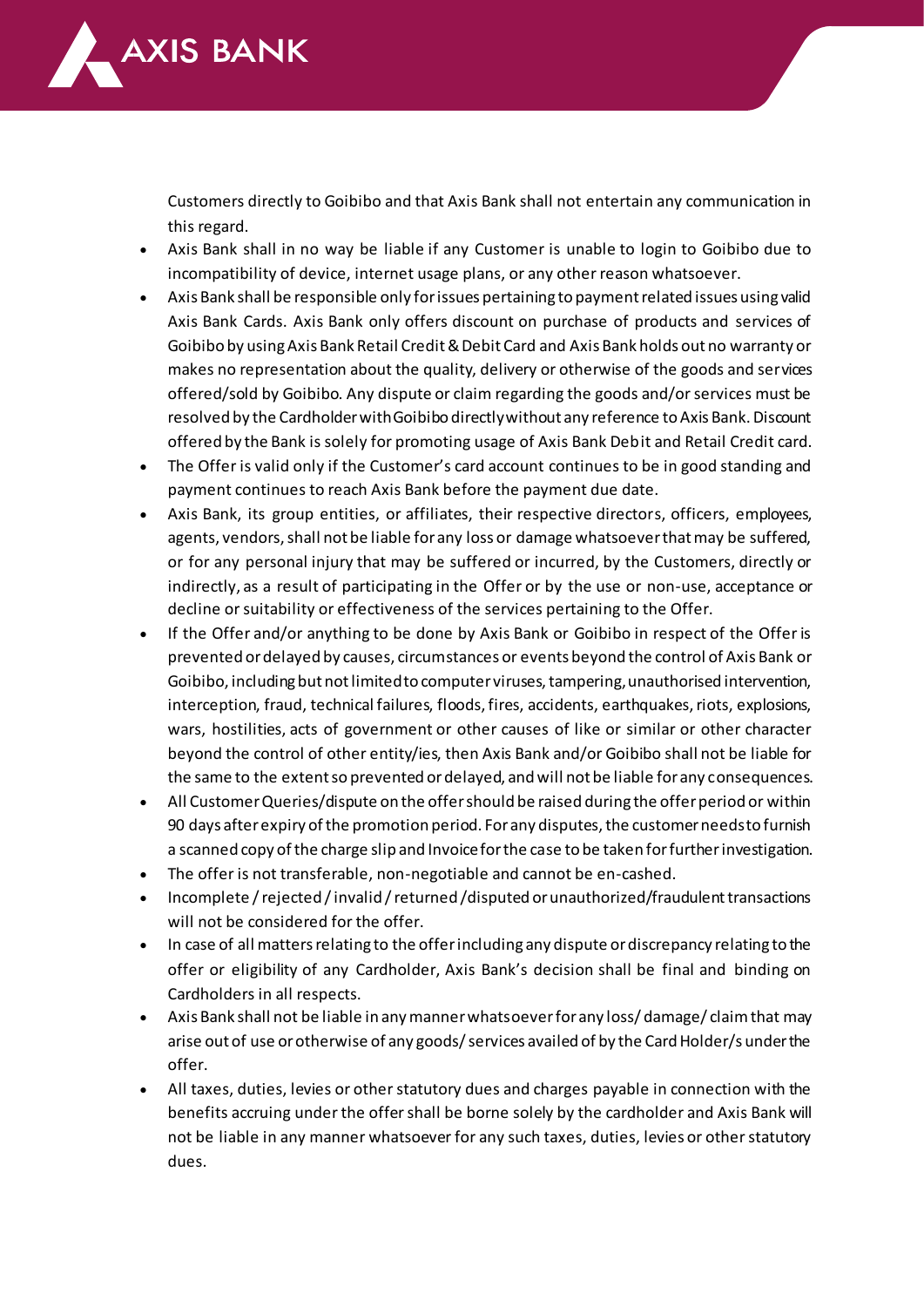

- The terms and conditions governing the offer shall be in addition to and not in substitution / derogation to the Primary Terms and Conditions governing the Credit Card / Debit Card issued by Axis Bank
- User Agreement and Privacy Policy at Goibibo shall apply.
- Logos/trademarks used are owned by respective entities. Axis Bank has been authorised to use these logos/trademarks for offer promotion purposes.
- Any person taking the advantage of this offer shall be deemed to have read, understood and accepted these terms and conditions.

## **Standard Terms and Conditions**

- The decision of The Merchant & Axis Bank will be final and binding on all and any correspondence in this regard will not be entertained.
- All Customer Queries/dispute on the offer should be raised during the offer period or within 90 days after expiry of the promotion period. For any disputes, the customer needs to furnish a scanned copy of invoice for the case to be taken for further investigation.
- The offer is not transferable, non-negotiable and cannot be en-cashed.
- Incomplete / rejected / invalid / returned /disputed or unauthorized/fraudulent transactions will not be considered for the offer.
- In case there is more than one offer available simultaneously, no two offers can be combined by the participant. It shall be entirely at discretion of Axis Bank to consider any exceptions to the above.
- Axis Bank will not be responsible or liable in case the offer is not configured or could not be availed due to malfunction, delay, traffic congestion on any telephone network or line, computer on-line system, servers or providers, computer equipment, software, or website.
- The Merchant and Axis Bank reserve the right at any time, without notice, to add/alter/change/ or vary any or all of these terms and conditions or to replace, entire or in part, this offer by another offer, whether similar to this offer or not, or to withdraw it altogether.
- The participation in the offer is entirely voluntary and it is understood, that the participation by the Cardholders shall be deemed to have been made on a voluntary basis.
- The Merchant & Axis Bank reserves the right to modify / alter the offer or all or any of the terms applicable to the offer without assigning any reasons or without any prior intimation whatsoever. Axis Bank also reserves the right to discontinue the offer without assigning any reasons or without any prior intimation whatsoever.
- In case of all matters relating to the offer including any dispute or discrepancy relating to the offer or eligibility of any Cardholder, Axis Bank's decision shall be final and binding on Cardholders in all respects.
- Axis Bank only offers discount on purchase of goods and services of The Merchant by using Axis Bank Credit & Debit Card and Axis Bank holds out no warranty or makes no representation about the quality, delivery or otherwise of the goods and services offered/sold by The Merchant. Any dispute or claim regarding the goods and/or services must be resolved by the Cardholder with The